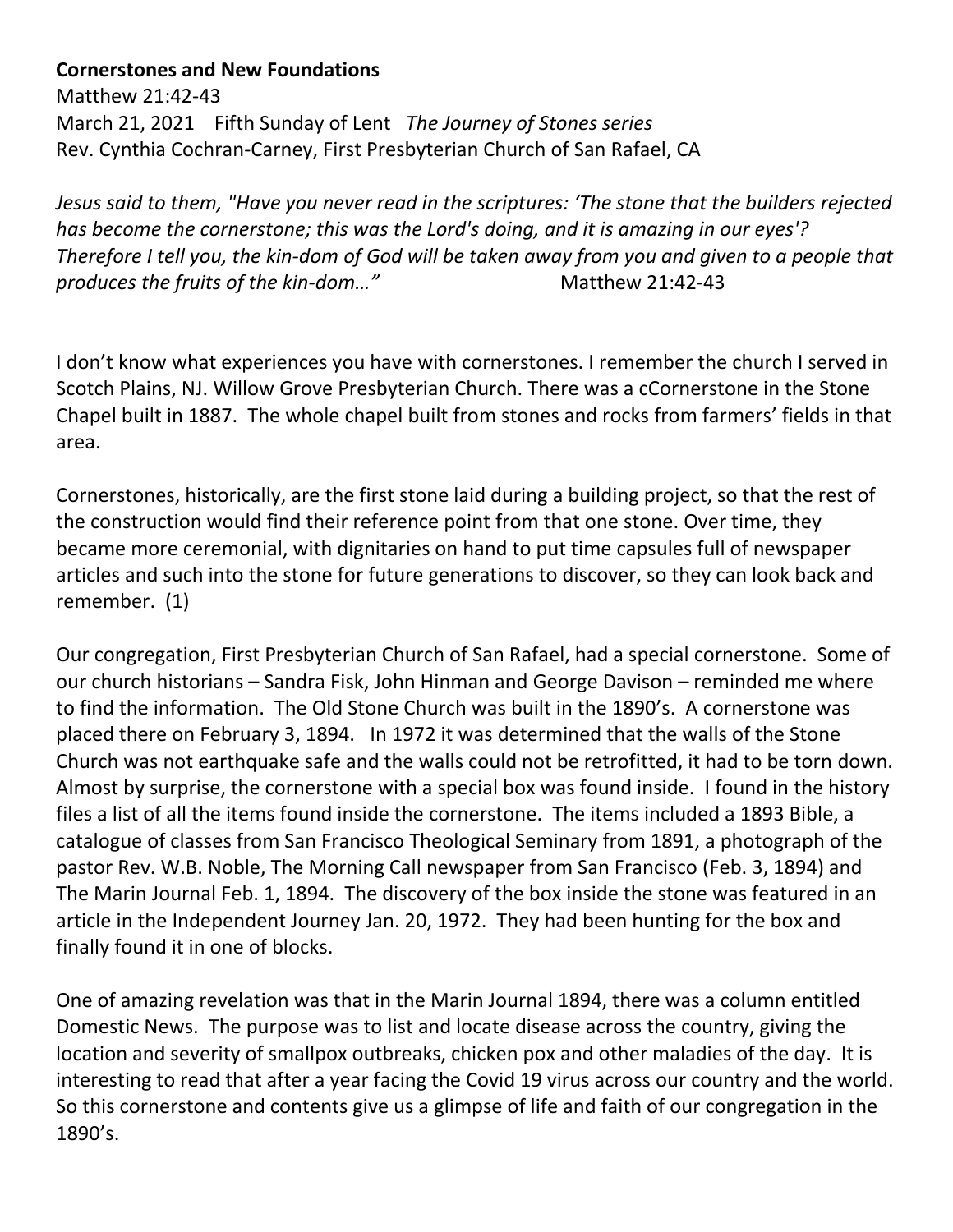I've been thinking about cornerstones—what it is that anchors us, what is it that gives us the sight lines to know how to build our lives in the directions we feel God is calling us?

When FPCSR was founded,150 years ago, it was a very different world. A world where identity was largely received—by that I mean that if your parents were Presbyterian, you were likely to be Presbyterian when you grew up too.

Today, we live in a world that values experience over tradition. There is less trust in institutions, which used to be the mediator of traditions, and so even if we like the idea of traditions, we have lost connection to them. People will not just show up to a church unless there is an experience and a reason for them to be there.

Another difference is that today a person takes in more information in one day than a person in the medieval world would have received in their entire life. We're drinking information from a fire hose, people.

I often hear a wistfulness for the past, for the time when everyone was in church, children filled our Sunday school rooms and our youth group was one of the best in the Marin County. And it's okay to remember those days and even to mourn what we have lost. One aspect we have talked about in the past year is being reminded of the basic core values we have as a church even when we were not in our building. And we are reflecting on what the building means and what the cornerstone real or imagined means as we prepare to come back to the building.

Is our building something we have so we are better equipped to build the Beloved Community and live into what God is dreaming for us? Can cornerstones and buildings become barriers?

In the Hebrew Scriptures, the Old Testament, we read about David. When David became King, he thought he would be the one to build a special place for the Ark of the Covenant where the tablets of the 10 commandments were kept. It was believed that is where God was present. It was in a tent and that did not seem right to David. So he started to make plans to build an elaborate building, a temple. He was sure that was what God wanted. But the prophet Nathan had to break it to him. No, God does not want you to build. David was perplexed, but listened. (2)

It was not building projects that would redeem and deepen David's devotion to the Holy One. It is not our building or sanctuary alone that deepens our connection to Divine Love. It is what we allow God to build in us, with us. God says to David, the "Lord will make you a house." (II Samuel 7:11) David himself is to be built by God. It isn't what David builds that matters. It is what God builds in David that is eternal.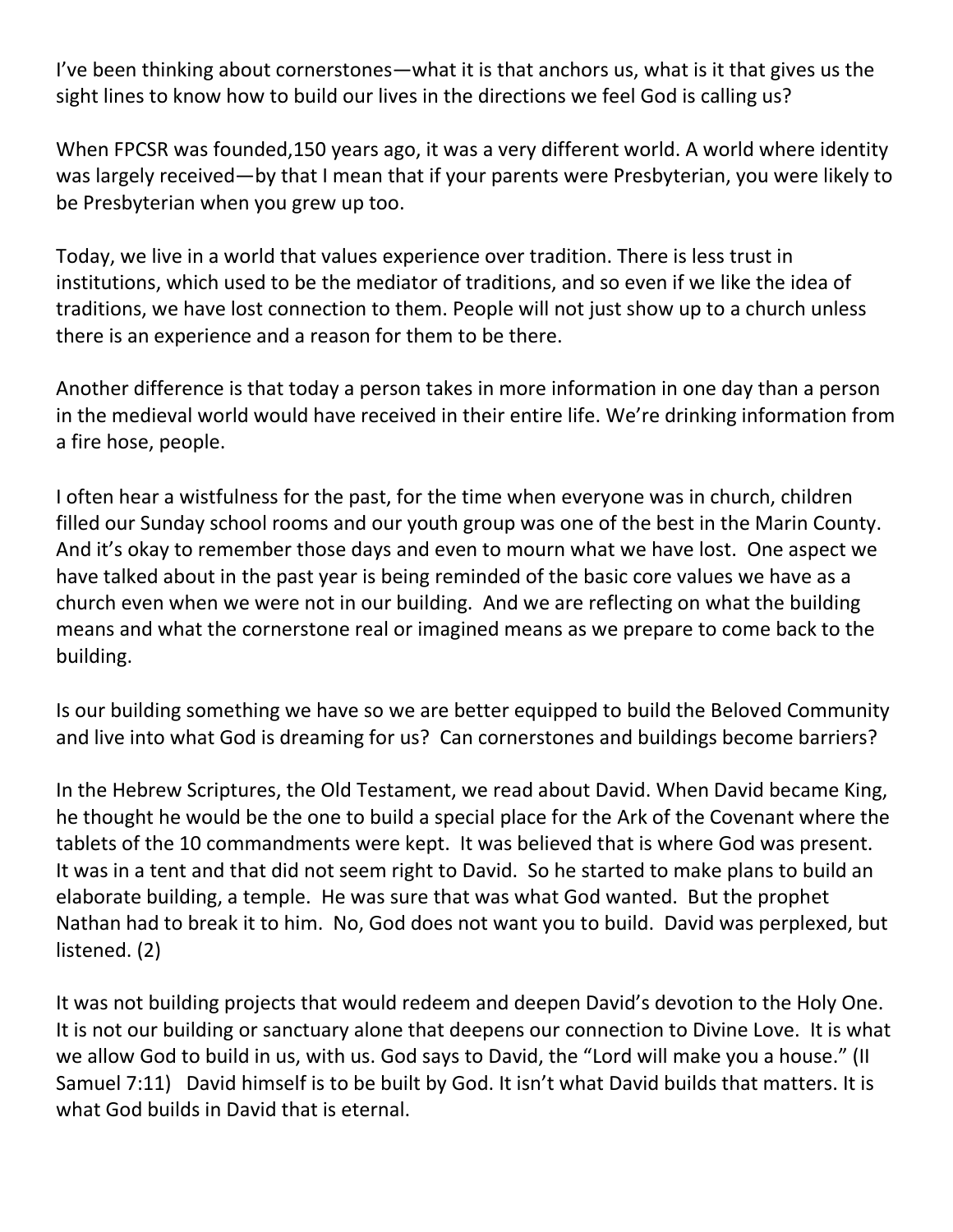I wonder if God is calling David to stay open to God's work, God's promise to build something with his very life. David is a flawed hero. *A flawed hero who loves God.* David comes to a place of allowing God to build him as a house, strong walls of gratitude and a foundation of grace.

The metaphors of buildings, foundations, stones and rocks are used often in scripture about people and communities of faith. Jesus famously tells Peter, "*on this rock, I will build my church*," referring to Peter himself, and giving him his new nickname, Rocky.

The writer of Ephesians picks up this theme too. "*So then you are no longer strangers and aliens, but you are citizens with the saints and also members of the household of God, built upon the foundation of the apostles and prophets, with Christ Jesus himself as the cornerstone. In him the whole structure is joined together and grows into a holy temple in the Lord; in whom you also are built together spiritually into a dwelling place for God.*" (Eph 2:19-22)

We are built and shaped by God. Built together into a dwelling place for Spirit, Divine Mystery. A home for Divine Love.

So what is being built in us right now? We are in a liminal time. An in-between time. After over a year of living the reality of the pandemic, with everything changing about daily life, and realizing the world has changed and we have changed, how to we move into the future? We can't see clearly where we are headed. There is sense we want some things to go back the way they were. There is another sense that we cannot. But it is not clear what is next. That is hard and exciting. What does it mean to be the church in a post pandemic world? I don't know, but I am going to stand with you in this in-between time as we discern together who God is calling us to be.

As we walk through this threshold, what does it mean to come back to the building? We need to name our core values and mission. How then do we use this building to live out those values and mission? Maybe we see the building in new ways and imagine placing an imaginary cornerstone at 5<sup>th</sup> and E in the patio, in the entry, on the website? Or maybe it feels like too much is changing and some want to believe the church can be like it was. Leave it as it is. Hmm

I will close with a biblical story I have recently read. I attended an excellent webinar this week presented by Susan Beaumont. Her book *How to Lead When You Don't Know Where You Are Going: Leading in a Liminal Season* was published in 2019. She admits she could have never imagined how salient it would be in 2020-21. She is so good at naming what churches and organizations are going through in this time.

God's people have grappled with liminality since the beginning of recorded history. Eras end and people endure extended periods of disorientation while they wait to discover a way forward. This phenomenon is not uniquely ours.